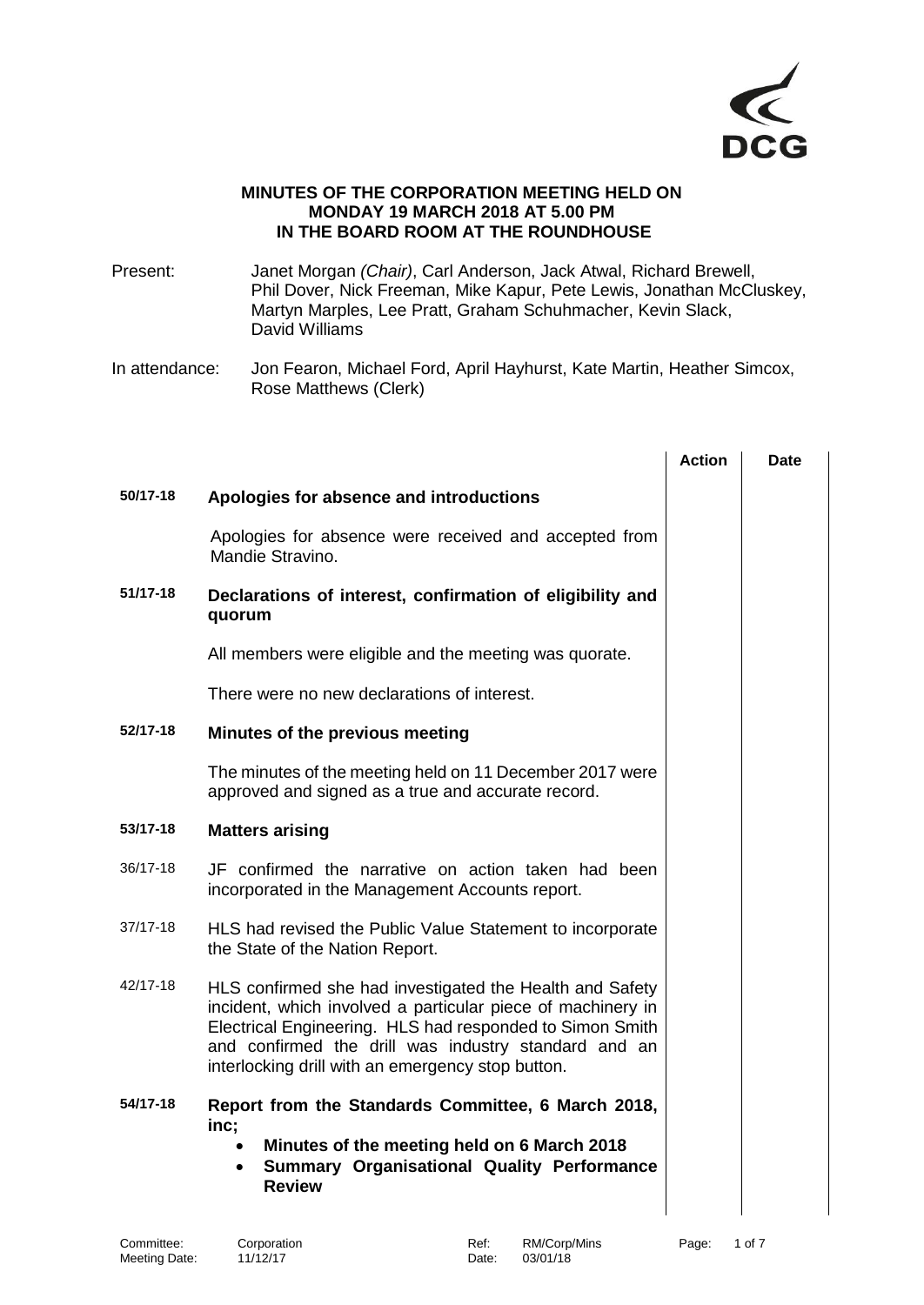|                                                                                                                                                                                                                                                                                                                                                                                                                                                                                                                                                                                                        | <b>Action</b> | <b>Date</b> |
|--------------------------------------------------------------------------------------------------------------------------------------------------------------------------------------------------------------------------------------------------------------------------------------------------------------------------------------------------------------------------------------------------------------------------------------------------------------------------------------------------------------------------------------------------------------------------------------------------------|---------------|-------------|
| The Chair of the Standards Committee presented a report<br>from the meeting held on 6 March 2018.                                                                                                                                                                                                                                                                                                                                                                                                                                                                                                      |               |             |
| He discussed the safeguarding training and confirmed that<br>Jack Atwal, as the Safeguarding Link met regularly with<br>Helen Jefferson the Safeguarding Lead.                                                                                                                                                                                                                                                                                                                                                                                                                                         |               |             |
| Focussing on the OQPR, the discussion in the meeting had<br>focussed on the improvement panels. The role of the<br>improvement panels was not just for those areas in special<br>measures, but for continued improvement and prevention.<br>Two areas had come out of special measures since the<br>meeting.                                                                                                                                                                                                                                                                                           |               |             |
| Pete said the one thing he had not picked up from the report<br>was what the College had learned from the improvement<br>panels and how the College were preventing the need for<br>the intervention in the future.                                                                                                                                                                                                                                                                                                                                                                                    |               |             |
| April Hayhurst explained at the end of the academic year a<br>review of the actions taken and the impact would be carried<br>out, which would then inform the strategy for the following<br>year.                                                                                                                                                                                                                                                                                                                                                                                                      |               |             |
| The teaching and learning strategy for improvement was<br>well underway, with evidence to show impact. Comments<br>made at Pizza with the Principal, teaching and learning<br>strategies and the apprenticeship survey were some of the<br>items used as examples.                                                                                                                                                                                                                                                                                                                                     |               |             |
| The Committee Chair said changes relating to the scorecard<br>had been shared and discussed, they focussed on the<br>number of students on target.                                                                                                                                                                                                                                                                                                                                                                                                                                                     |               |             |
| The Committee Chair noted the Head of Maths had been<br>appointed the Head of Maths and English to drive<br>improvements in that area.                                                                                                                                                                                                                                                                                                                                                                                                                                                                 |               |             |
| It was noted 81% of students had undertaken work<br>experience or enrichment led activities to date.                                                                                                                                                                                                                                                                                                                                                                                                                                                                                                   |               |             |
| Work was being undertaken to automate the data<br>dashboards to ensure all areas were taking a consistent<br>approach and using data from the same central source. At<br>the meeting in-year data was presented with predicted<br>grades included moving forward. As the provider average<br>figures are not available until later in the year, there needed<br>to be another way of internally comparing benchmarks and<br>the team were looking at this. The Corporation Chair had<br>asked for a year to date comparison, which would be<br>populated as part of the improvements to the dashboard. |               |             |
| Discussions took place relating to the attendance target and<br>the Committee had felt that in focussing on all the<br>improvement work, the team should not forget about the<br>successes and should also include that work.                                                                                                                                                                                                                                                                                                                                                                          |               |             |

Committee: Corporation Committee: Corporation Committee: Ref: RM/Corp/Mins Page: 2 of 7 Meeting Date: 19 March 2018 **Date:** 10 April 2018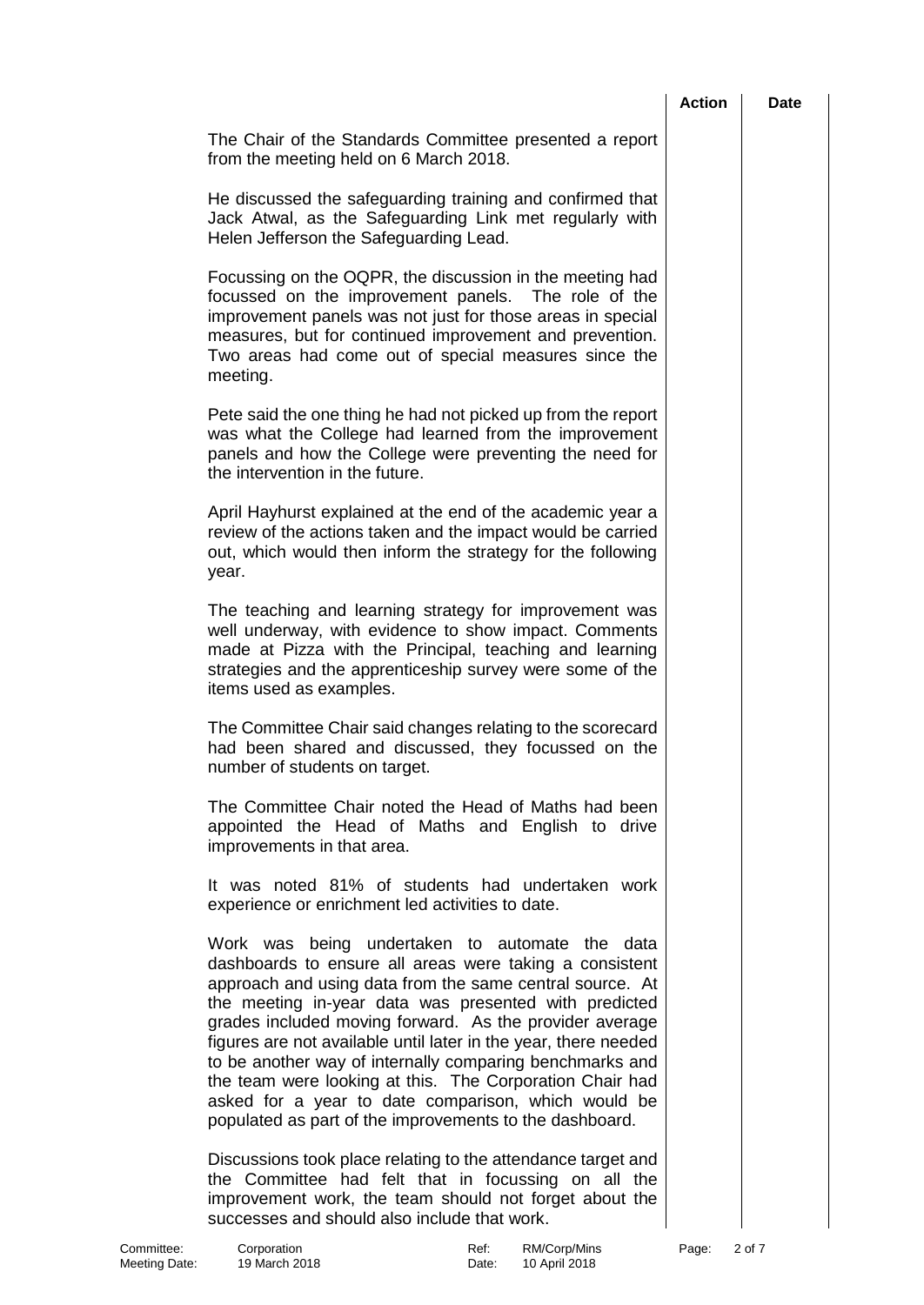| Action | Date |
|--------|------|
|        |      |

From the Curriculum Steering Groups the teams were aware of their responsibilities for English and maths as well as their vocational areas.

The Link Governor visits were discussed along with key themes.

The Corporation Chair asked if there was enough information on teaching and learning. She said she had found the dashboards useful as they highlighted what the Board should be monitoring.

She went on to ask about the English and Maths GCSE predictions. The Deputy CEO said these were very similar to last year at this stage and would be revisited again in April. Revision sessions were planned in April and a number of students were taking the opportunity to join these.

## **55/17-18 Finance Report, including;**

### • **Management Accounts – January**

The CFO presented the Management Accounts for January 2018. He explained the turnover in apprenticeship income was down, but contingencies had been built in to cover. The reasons for this were down to ambitious targets and a delay in the release of the new standards, with some activity now moving into next year. The value of some of the frameworks had also dropped.

Some significant learner loan activity had been built in.

The net position showed a strong EBITDA figure and the College appeared to be bucking the financial trend.

Period 7 management accounts were almost ready to be finalised and showed a much stronger position than reflected in the forecast with revenue increasing.

## • **Mid-year review and financial forecast**

A mid-year re-forecast had been undertaken which reflected the key variances in the year.

The Deputy Principal explained the strategy for engaging and supporting employers to use their allocation.

Martyn Marples questioned the pay costs and recruitment and asked what impact that would have on the teaching provision.

The CFO confirmed the curriculum area budget was where it should be, he said pay savings had been made in the wider area where turnover was lower.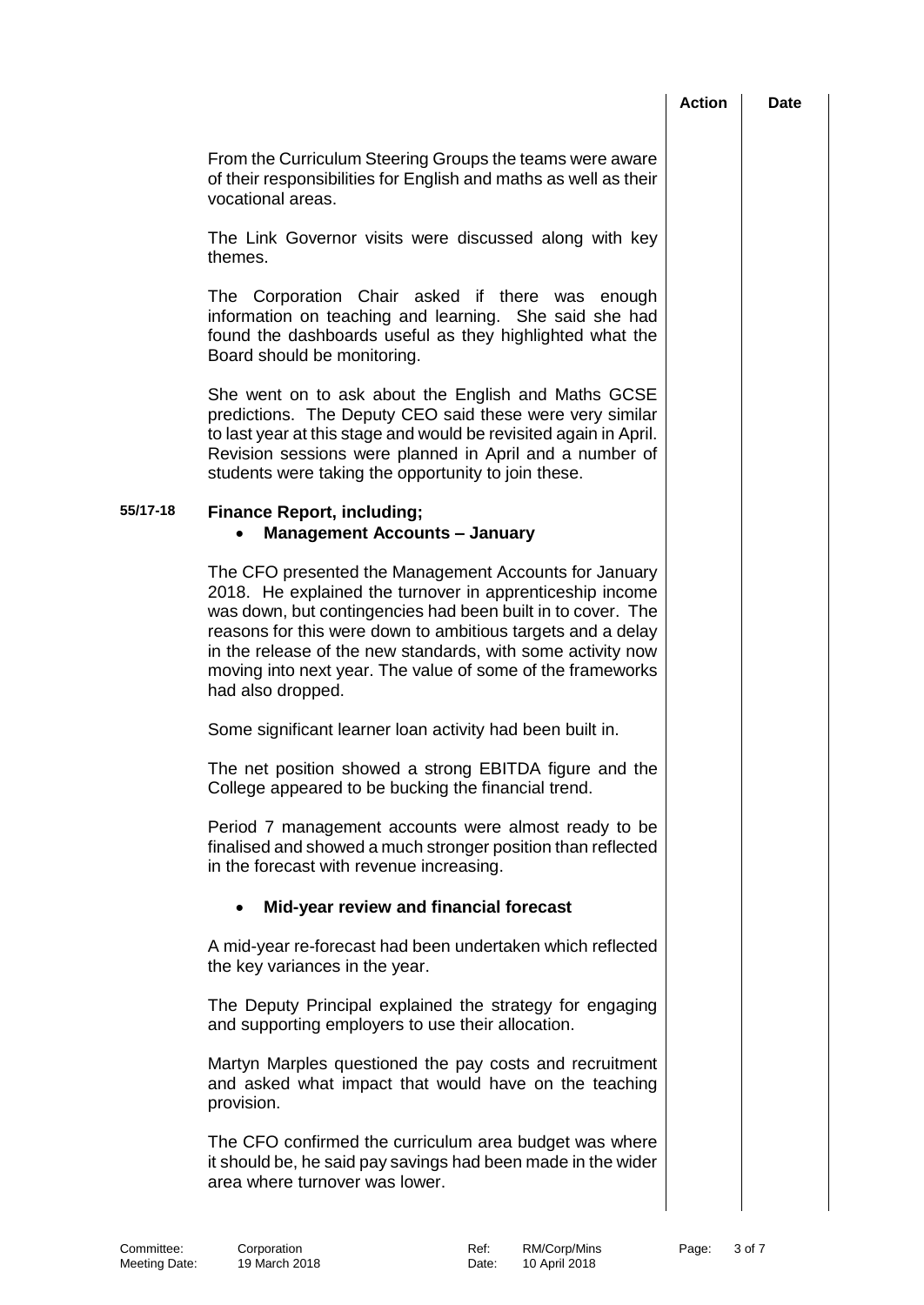|                             |                                                                                                                                                                                                                                       | <b>Action</b> | Date   |
|-----------------------------|---------------------------------------------------------------------------------------------------------------------------------------------------------------------------------------------------------------------------------------|---------------|--------|
|                             | A review had been undertaken of curriculum design, looking<br>at class sizes and efficiencies in the timetables, with industry<br>specialists sharing best practice. Operating a different<br>structure and pedagogy.                 |               |        |
|                             | The net impact was a reduction in the EBITDA but was still<br>a good performance within the sector.                                                                                                                                   |               |        |
|                             | <b>Cleaning Tender</b><br>$\bullet$                                                                                                                                                                                                   |               |        |
|                             | The Corporation were asked for an extension to the current<br>cleaning contract, initially for eight months to 31 March 2019,<br>but with an option to extend to 31 July 2019.                                                        |               |        |
|                             | The Corporation approved the extension of the Cleaning<br>contract for eight months to 31 March 2019, but with an<br>option to extend to 31 July 2019.                                                                                |               |        |
|                             | <b>Electrical</b><br>and<br><b>Mechanical</b><br><b>Engineering</b><br><b>Maintenance Tender</b>                                                                                                                                      |               |        |
|                             | The Corporation were asked to approve the consent to<br>tender for the Electrical and Mechanical Engineering<br>Maintenance Contract.                                                                                                 |               |        |
|                             | The Corporation approved the consent to tender for the<br>Electrical and Mechanical Engineering Maintenance<br>Contract.                                                                                                              |               |        |
|                             | Pete Lewis left the meeting at 5.45 pm.                                                                                                                                                                                               |               |        |
| 56/17-18                    | Report from the Audit Committee, 7 March 2018, inc;<br>Minutes of the meeting held on 7 March 2018                                                                                                                                    |               |        |
|                             | The Chair of the Audit Committee presented the report from<br>the Audit Committee held on 7 March 2018.                                                                                                                               |               |        |
|                             | ICCA, the Internal Auditors, presented their report on<br>Financial Accounting Controls - Cash and Banking which<br>provided overall substantial assurance.                                                                           |               |        |
|                             | Verbal reports were presented on:                                                                                                                                                                                                     |               |        |
|                             | Readiness for Compliance to GDPR<br>$\bullet$<br>Student Journey 16-18<br>$\bullet$<br><b>Business Intelligence Strategy</b><br>$\bullet$<br>Financial Strategy and Budgetary Controls.<br>٠                                          |               |        |
|                             | All of which provided substantial assurance.                                                                                                                                                                                          |               |        |
|                             | The HR Director joined the meeting to present the Gender<br>Pay Gap Report, which would be published by the deadline<br>of 31 March 2018. The College's gap was lower than others<br>reported nationally within the education sector. |               |        |
| Committee:<br>Meeting Date: | Corporation<br>RM/Corp/Mins<br>Ref:<br>19 March 2018<br>10 April 2018<br>Date:                                                                                                                                                        | Page:         | 4 of 7 |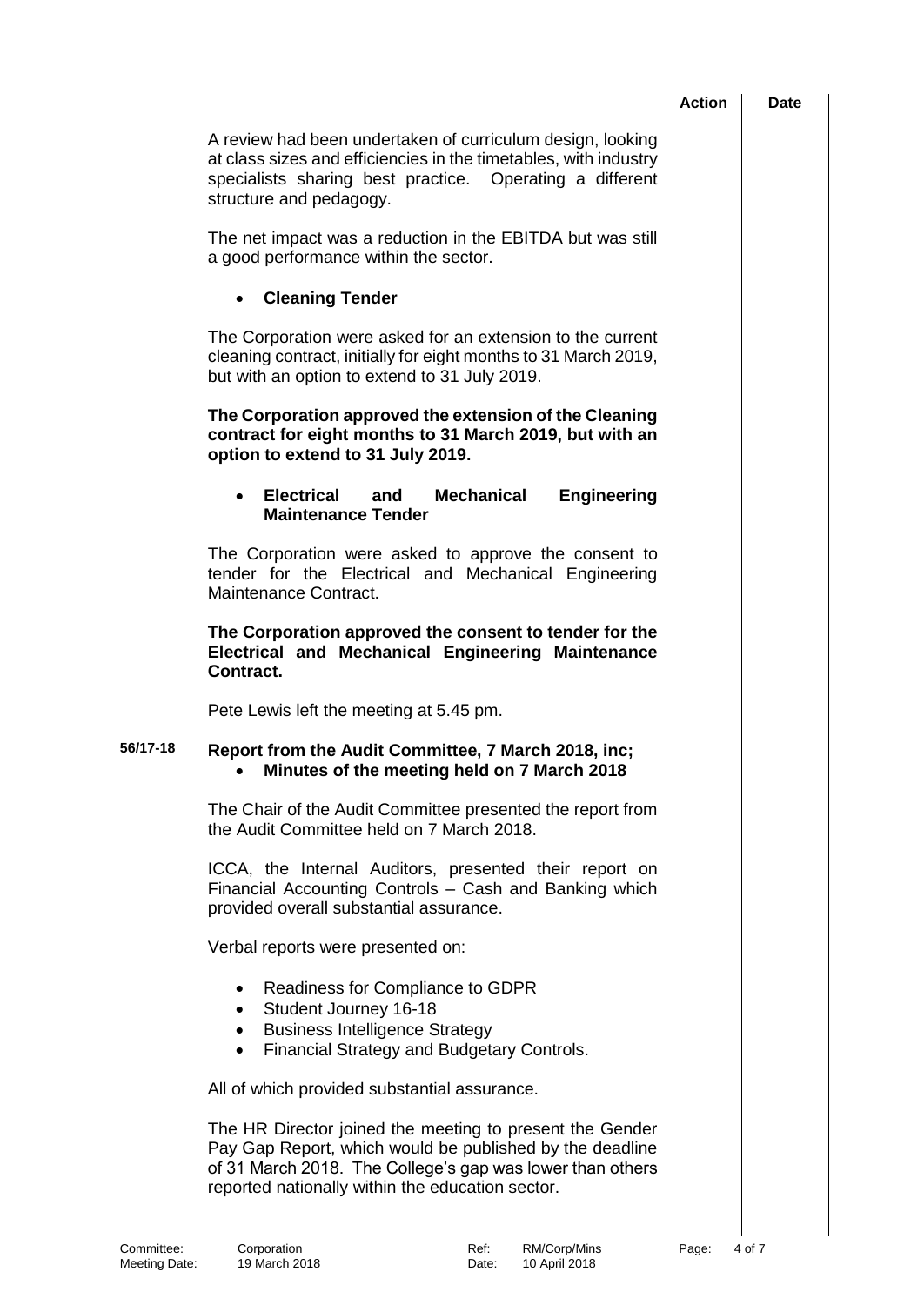# **57/17-18 Chair's Period of Office** In response to the recent e-mail regarding the Chair's tenure, all parties agreed that with a proposed completion date of 1 January 2019 for the merger with Bilborough Sixth Form College, it would be preferable for continuity of both that project and the on-going College strategy that Janet Morgan remained as Chair for a further period. Despite the eight-year term of office rule applied to Corporation membership, this was acceptable practice in circumstances where major change has been embarked upon, such as a merger. In light of the circumstances it was proposed that Janet Morgan's Term of Office be extended for two years to July 2020, in line with the College's three-year strategy. **There had been no objections received in advance of the meeting and the Corporation unanimously approved that Janet Morgan's Term of Office be extended for a further two years to July 2020 and Janet continue as Chair of the Corporation during this period. 58/17-18 Vice Chair** Nominations had been sought ahead of the meeting to appoint a future Vice Chair. One nomination had been received for Jack Atwal, which was seconded by David Williams and unanimously supported by the rest of the Corporation. **It was therefore proposed that Jack Atwal be confirmed as Vice Chair from 1 August 2018. 59/17-18 Key Performance Indicators** The Deputy CEO presented the overarching KPIs for the College. Focussing on attendance figures, some areas had improved since the report had been prepared. A review of the transitions provision had taken place with some provision removed. Jack Atwal asked if there were any surprises in the eight areas below target. The Vice Principal confirmed there were not. She explained some of the transition programmes were supporting students with mental health problems which was not the College's specialism. Those students have been signposted to alternative provision that could provide the support required.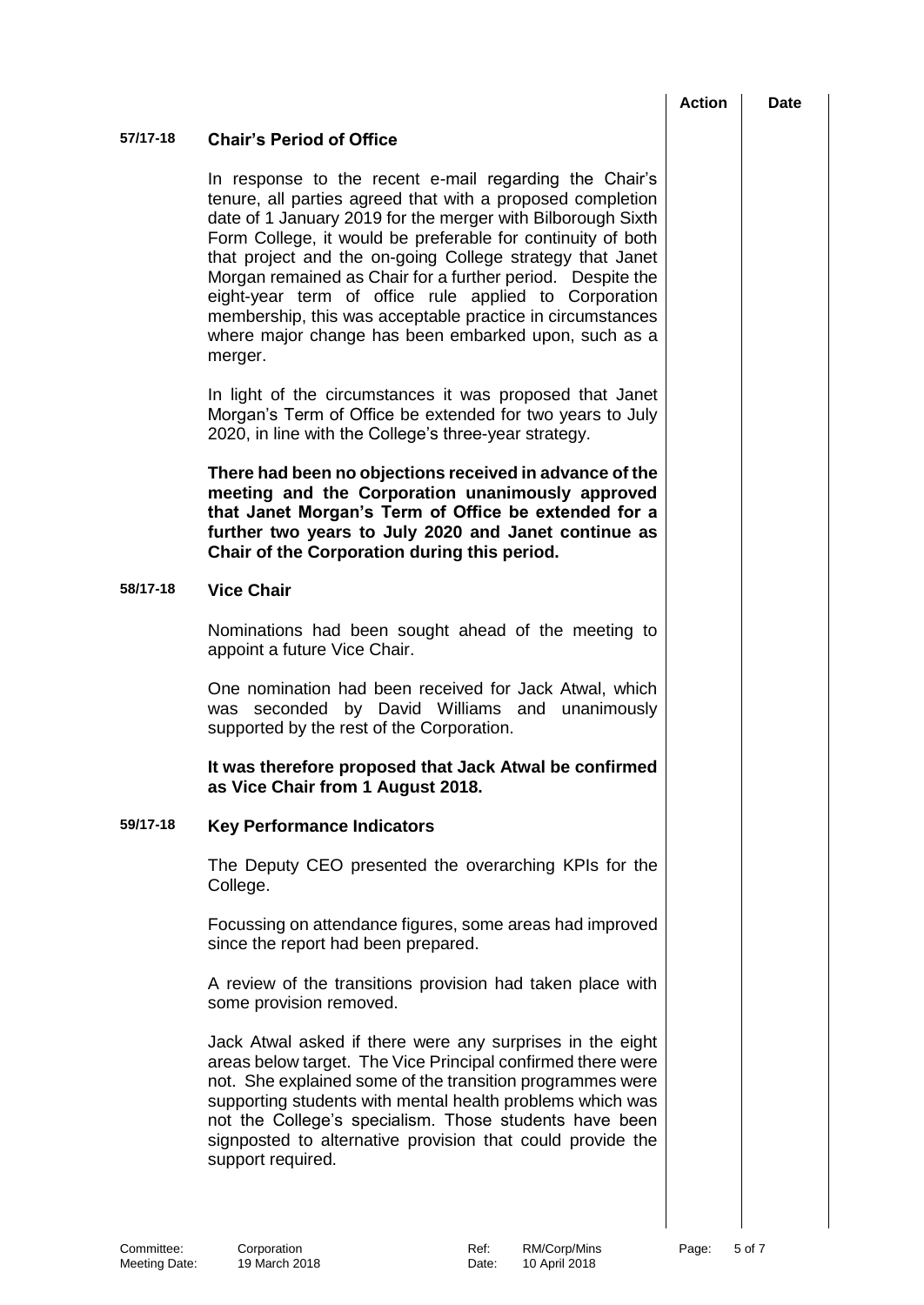|          |                                                                                                                                                                                                                                                                                                                                                                                                                                                            | <b>Action</b> | Date     |
|----------|------------------------------------------------------------------------------------------------------------------------------------------------------------------------------------------------------------------------------------------------------------------------------------------------------------------------------------------------------------------------------------------------------------------------------------------------------------|---------------|----------|
| 60/17-18 | <b>Strategic Risk Monitoring</b>                                                                                                                                                                                                                                                                                                                                                                                                                           |               |          |
|          | The Director of Business Improvement summarised the<br>Strategic Risk Monitoring report which detailed the high<br>priority risks identified in the Corporate Risk Register and<br>gave a summary of current litigation action being taken<br>against the College.                                                                                                                                                                                         |               |          |
|          | The report highlighted the GDPR internal audit, which was<br>covered by the Audit Committee and the risk around English<br>high grades which was addressed in the Standards<br>Committee.                                                                                                                                                                                                                                                                  |               |          |
|          | There were no significant safeguarding issues to report, but<br>Members were asked to note that Jack Atwal, as the<br>Safeguarding Link Governor, attended the Designated<br>Safeguarding Leads meetings where any cases were<br>presented.                                                                                                                                                                                                                |               |          |
|          | Richard Brewell questioned the litigation relating to<br>accessing personal data on a mobile phone. The Director of<br>Business Improvement confirmed any specific issues<br>relating to compliance had been addressed and a College-<br>wide awareness raising exercise relating to GDPR was<br>being undertaken.                                                                                                                                         |               |          |
|          | Martyn Marples noted some of the preventative controls on<br>the Risk Register indicated they were not effective or<br>providing assurance. He asked what was being done about<br>this. The Business Development Director said this did not<br>necessarily mean the preventative controls were not<br>working, but that they had not been fully tested. He used the<br>training package for GDPR as an example of this, as it would<br>need time to embed. |               |          |
| 61/17-18 | <b>GDPR Report</b>                                                                                                                                                                                                                                                                                                                                                                                                                                         |               |          |
|          | The Clerk presented a report outlining the Board's<br>responsibilities under the new Data Protection Act and<br>shared the College's implementation plan and the action<br>taken to ensure compliance from 25 May 2018.                                                                                                                                                                                                                                    |               |          |
|          | It was asked if a data sharing agreement would need to be<br>put in place for members. The Clerk would investigate with<br>the Data Protection Officer, but as the data received by<br>members was not personal data she did not think this would<br>be the case. She would however, investigate.                                                                                                                                                          | <b>Clerk</b>  | 21/05/18 |
| 62/17-18 | <b>Derby College Education Trust</b>                                                                                                                                                                                                                                                                                                                                                                                                                       |               |          |
|          | The Deputy CEO informed members that Merrill Academy<br>had been successfully re-brokered from 1 January 2018.                                                                                                                                                                                                                                                                                                                                             |               |          |
|          | Derby College Education Trust would remain in place for six<br>months at which point the company would be struck off.                                                                                                                                                                                                                                                                                                                                      |               |          |

Committee: Corporation Committee: Corporation Committee: Ref: RM/Corp/Mins Page: 6 of 7

Meeting Date: 19 March 2018 **Date:** 10 April 2018